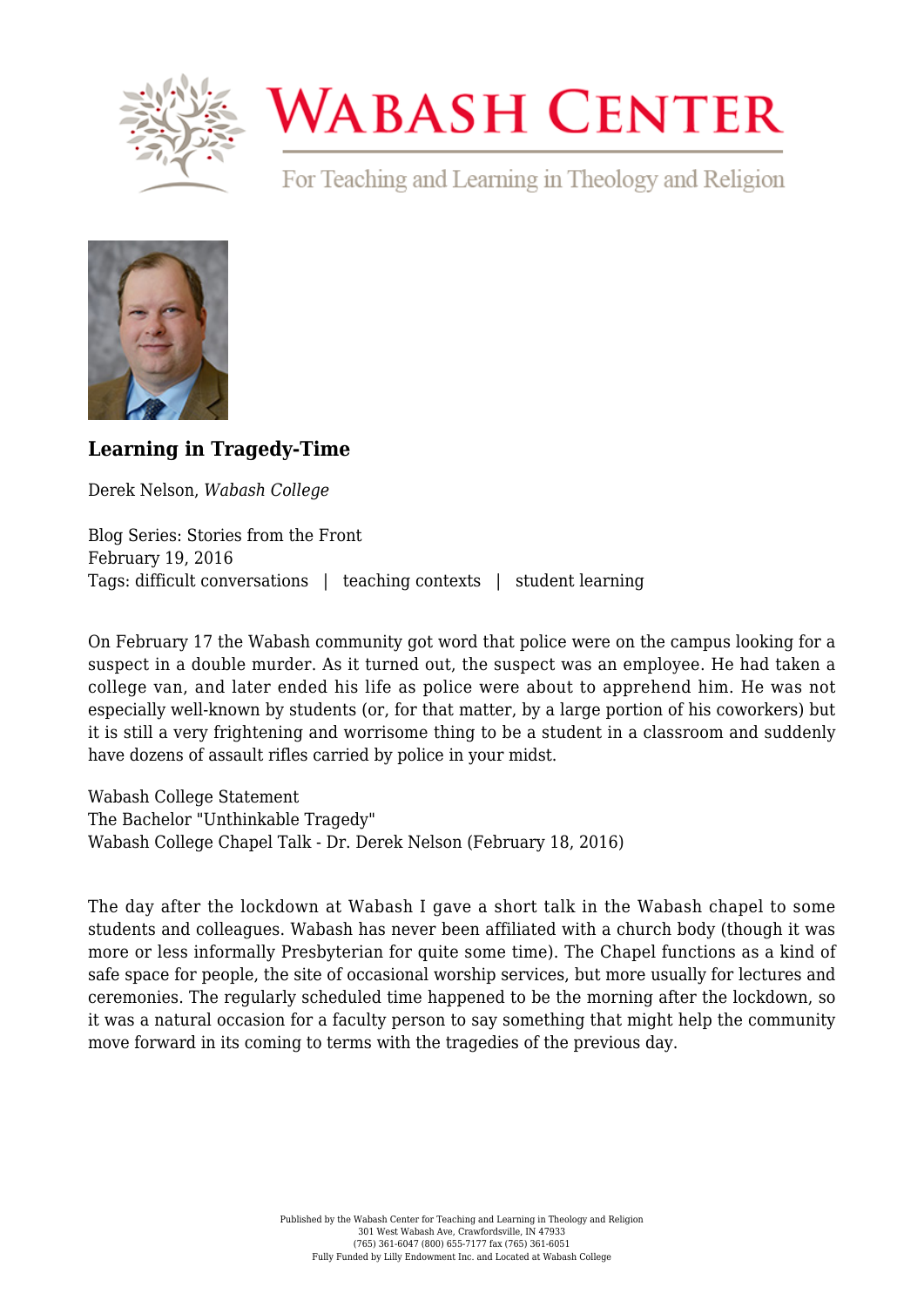

In thinking about what I might say and how the events of the previous day related to classroom teaching, there were two things that emerged as priorities for me. First was to try to verbalize as many as possible of the feelings and perspectives I had been hearing. It helps students, especially, to hear a professor say "Some of you might be feeling X, others of you Y, still others Z." Even if it feels kind of forced and obvious, getting the basics on the table is important for starting a conversation about a tragedy, and it also can serve as a springboard for talking about relevant course material, as well.

I learned several things from a previous tragedy. A young man was injured (he sustained a concussion) in football practice at a college where I taught and served as chaplain. He died two days later from the injury. The coaches brought in a variety of people to address the team, including me. I laid it on very thick, I realize in retrospect. "I can't imagine how awful you must feel." "I bet you're all wondering whether it's worth it to keep going out there and risking your life." And so on. Well as it turns out, I was mostly just projecting my fears and worries onto them. In fact, virtually none of the players was feeling that way, because it was only the second week of practice, the deceased was a freshman, and almost none of the players even knew his name. So my overcompensation ended up making many students feel emotionally inadequate or worse for not feeling sufficiently "overwhelmed." Therefore in talking with students I try to stress that, for the time being, at least, *wherever they are* emotionally is a perfectly legitimate place to be.

Secondly, I wanted to highlight the fact that our colleges are bubbles, the academy is an unusually safe subset of the American landscape, and that the temptation is to see a traumatic incident like a lockdown or a live-shooter episode as a shocking interruption into our normal reality. But in fact we mislead ourselves to think this. There is not a "normal" world that is absent any crisis or violence. That stuff is literally all over the place.

A number of students I talked with felt like the tragedy "put things into perspective." I can affirm that in one sense, but not in another. Yes, the deaths of innocent people and the terror of a SWAT team walking into your room does make one's other problems and worries seem trivial. But on the other hand, I thought students needed to think harder about whether their education being "put into perspective" could really mean that it wasn't so important after all. On the contrary, I think that what one is studying should take on *heightened importance* when one thinks about it in relation to an obviously troubled and hurting world.

Such occasions therefore become opportunities, perhaps especially for teachers of religious